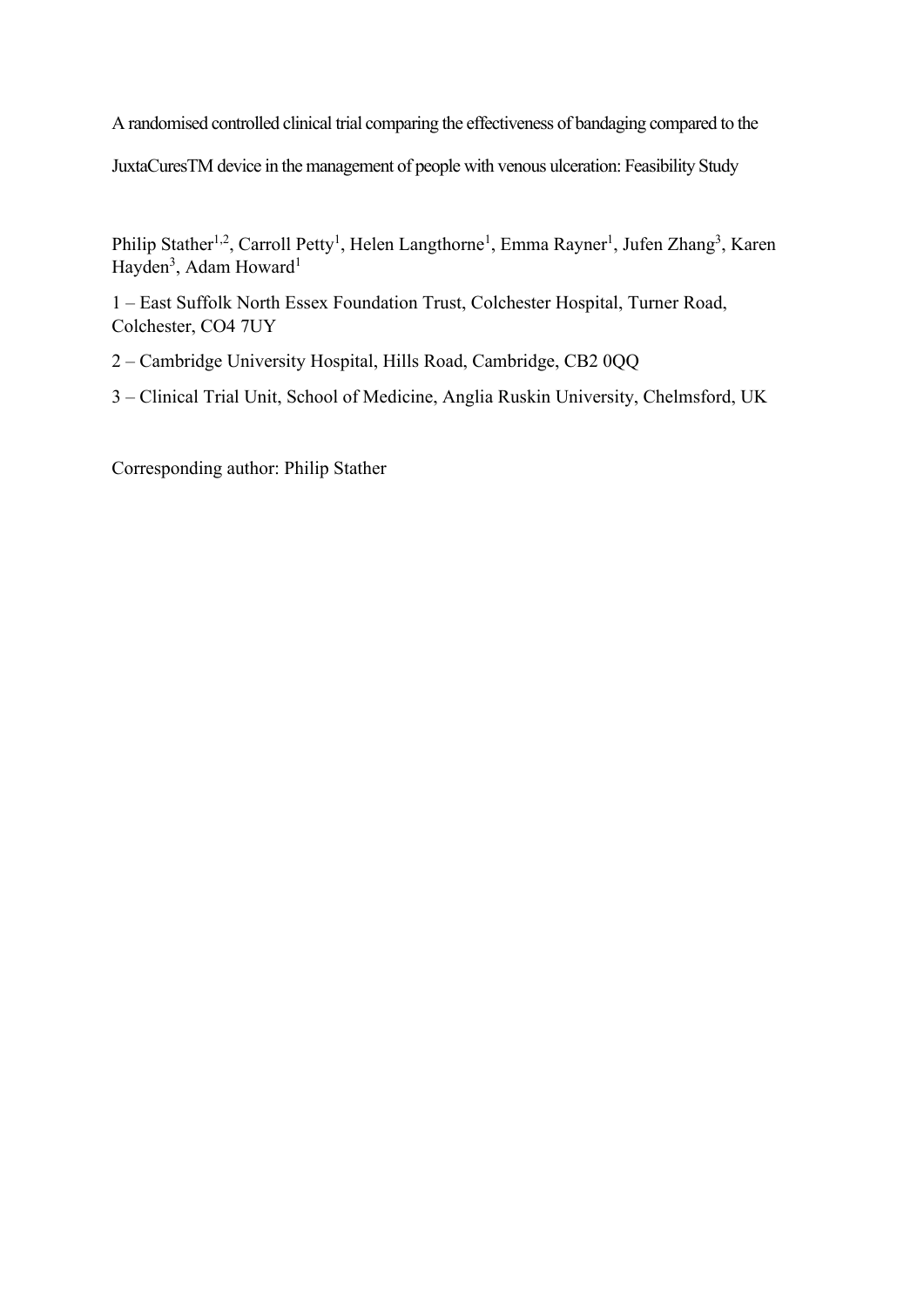### Abstract

Introduction: The mainstay of treatment for venous ulceration remains compression therapy. Velcro Wrap devices are being increasingly used in these patients despite limited evidence. This feasibility study aimed to compare standard bandaging to the JuxtaCuresTM Velcro wrap device.

Methods: A single centre, unblinded RCT compared participants with venous ulceration randomised to either the JuxtaCuresTM device or short stretch bandaging. Participants were followed up for 26 weeks.

Results: 160 participants were screened with 40 randomised. 3 participants in bandaging and 1 in JuxtaCuresTM didn't complete the study. 60% in JuxtaCuresTM healed v 55% in bandaging despite larger ulcers in the JuxtaCuresTM arm (9.33 cm2 v 6.97 cm2). There was no significant difference in time to healing (12.17 v 13.64 weeks). JuxtaCuresTM showed improved ulcer reduction for those that didn't heal (14.91–5.00 cm2 v 14.20–8.62 cm2;  $P\frac{1}{4}$ ) 0.06). JuxtaCuresTM had more consistent sub-bandage pressure dropping from 39–36 mmHg versus  $41-25$  mmHg in bandaging between application and removal ( $P < 0.001$ ). Quality of life (EQ5D) was improved in JuxtaCures at 3 months (mean difference 0.14, p  $\frac{1}{4}$ 0.04), but not at 1 and 6 months, or in disease specific quality of life. Cost was lower in JuxtaCuresTM £842.47 v £1064.68. Duration of appointment was significantly shorter in JuxtaCuresTM (41 minutes v 53 minutes; P ¼ 0.003). Conclusion: This study has shown the feasibility and necessity of running a multicentre trial to evaluate the use of Velcro wrap devices for venous ulceration. It highlights the potential benefits of more consistent pressure, increased selfcare, and potential with regards to ulcer healing, cost, nursing resource and quality of life.

## Keywords

Venous ulceration, wound care, compression bandaging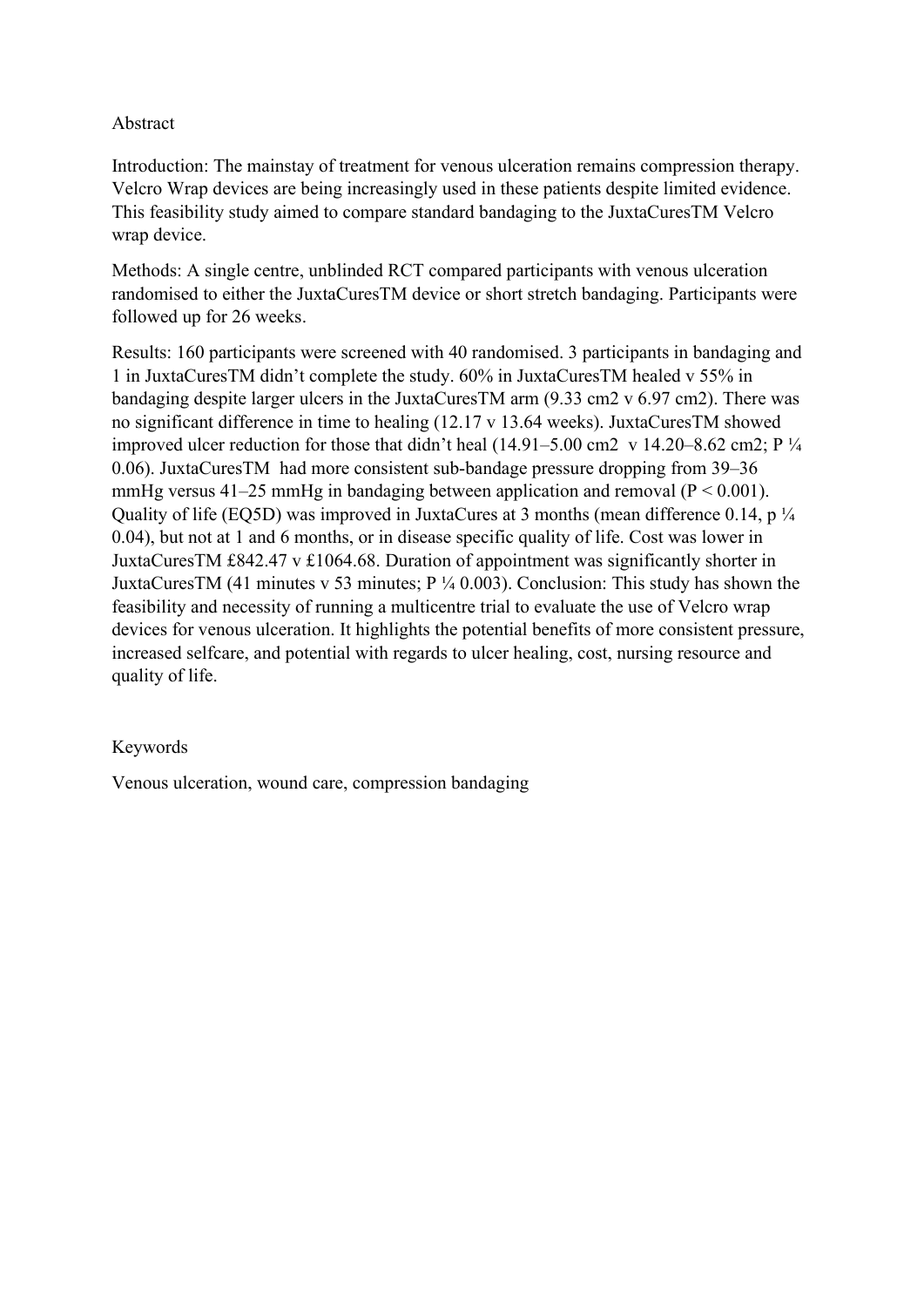### Introduction

Chronic venous ulceration affects approximately 1% of the population, increasing in the elderly, and is often associated with a prolonged period of healing and a high recurrence rate.<sup>1</sup> As such, venous ulceration significantly affects patient quality of life and represents a major drain on NHS and social services of approximately £1 billion per annum. First line treatment for the management of uncomplicated venous ulceration is multi-layered compression bandaging.<sup>2</sup> This serves to increase venous return and reduce venous hypertension. There is evidence that compression reduces pain, increases healing rate, and improves quality of life and functional status, when compared to using simple wound dressings alone.3,4

Although the ESCHAR<sup>5</sup> and EVRA $^6$  studies have highlighted the additional benefit of endovenous therapy to reducing time to ulcer healing and ulcer recurrence, this is adjunctive therapy rather than curative, as patients will still require compression. Many patients will also either be unwilling or unable to have endovenous surgery, and maximising ulcer free days and cost effectiveness with the optimum compression therapy therefore remains important.

It has been predicted that up to 51% of patients do not comply with their multilayer bandaging.<sup>7</sup> There are many potential reasons for this, including: skin irritation, bandage slippage, pain, malodour, inability to maintain hygiene, discomfort and inability to wear normal footwear. It is also thought that the effect of the compression is compromised by differing leg shapes and skin consistencies.<sup>8</sup>

JuxtaCuresTM is an adjustable compression device with a Built-In-Pressure System (BPS), which allows patients to adjust it throughout the day, that may be used for the treatment of open venous stasis ulcers (NICE advice [MIB25]). It is a compression wrap around device with a Built-In-Pressure SystemTM (BPS), which allows patients adjust it throughout the day. Due to the adjustability the device has the potential to provide more constant pressure than bandaging, which typically loses  $50\%$  of its initial compression during a week.<sup>9</sup> In addition it may be more tolerable, allowing patients more autonomy and assist with maintaining personal hygiene.

There is limited evidence from initial small-scale series and a single randomised controlled trial indicating that JuxtaCuresTM may provide economical and effective compression for venous ulcer (VU) healing.<sup>10</sup> Due to the ability to self apply, the number of visits for dressing changes and length of appointments can also be reduced in patients using Velcro Wrap devices, which has a potential cost-saving implication. As such, there is a need for better evidence to evaluate the use of JuxtaCuresTM.

## Aims and objectives

The primary outcomes for this study are to evaluate the feasibility of conducting a powered multicentre trial into the use of Velcro Wrap devices. This will specifically assess the number of eligible patients per 100,000 population, the percentage of eligible patients accepted for randomisation, patient compliance with trial protocol, measured as days without compression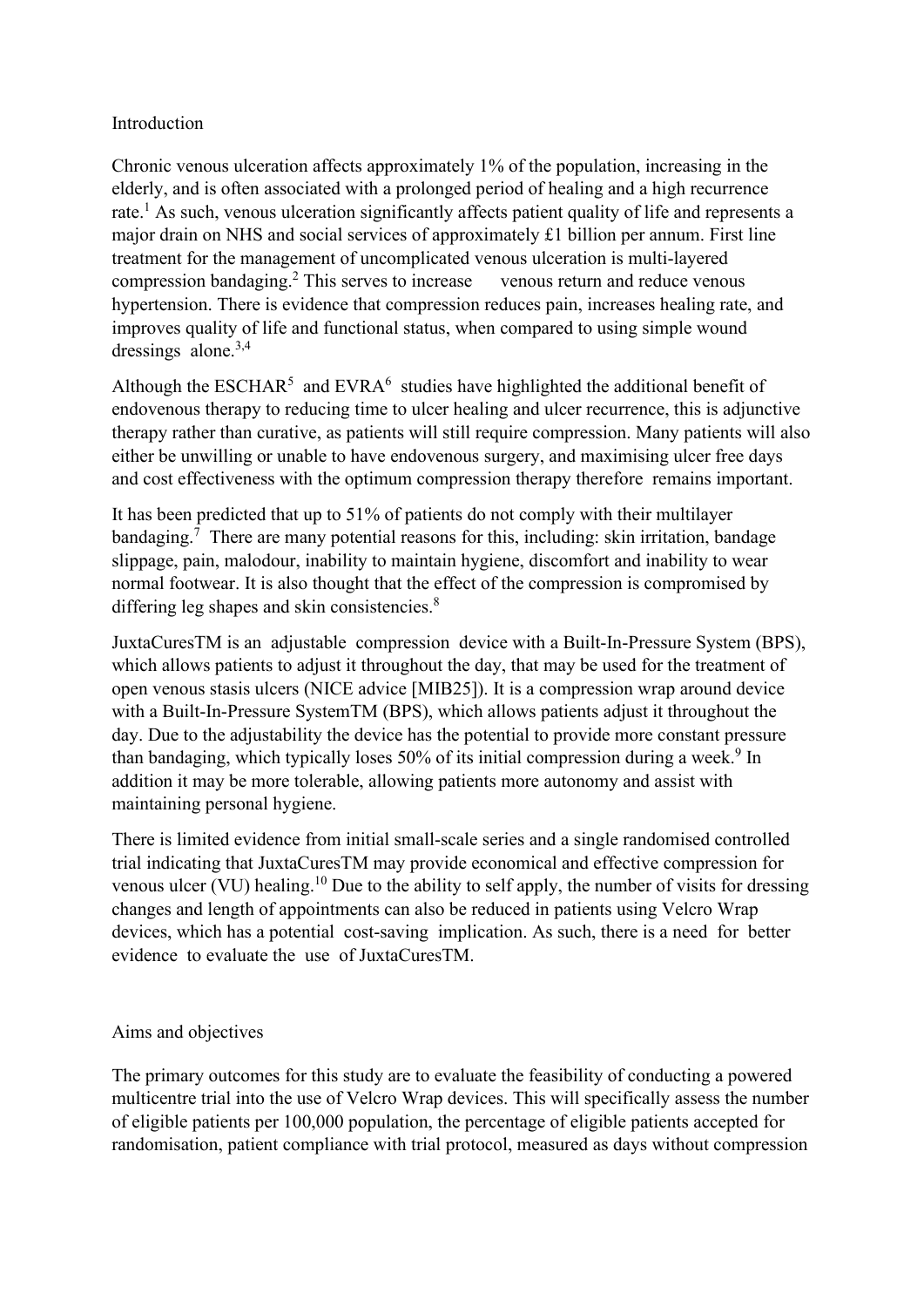in trial period, the percentage of patients completing study, and preliminary secondary outcome data.

Secondary outcomes, which have not been powered for within the feasibility study include ulcer healing (in terms of surface area, and time to healing in days), quality of life measured by EuroQol-5D-5L and VEINESqol/sym, cost effectiveness, and sub-bandage pressure.

### Methods

## *Trial design and oversight*

This was a single centre, parallel-group, 1:1, randomised controlled trial that was funded by Medi UK (Hereford, UK). The trial was approved by the East of England -Essex Research Ethics Committee (16/EE/ 0271) and registered with [www.clinicaltrials.gov](http://www.clinicaltrials.gov/) (NCT02790593). The trial was sponsored by Colchester Hospital University Foundation Trust. Data was uploaded by trial staff to a web-based electronic data capture system, MACRO EDC and monitored by the trial staff and Anglia Ruskin Clinical Trial Unit. Medi UK had no participation in trial design, analysis or publication.

## *Trial setting and patients*

The trial was run from January 2017 to July 2019. Patients with venous leg ulcers were identified through advertisement in primary care, referrals to vascular clinics, and leg ulcer clinics. All participants were screened by the trial team and assessed and identified as having a likely venous ulcer clinically and from duplex scan. Informed consent was obtained from all participants.

## *Eligibility criteria*

Inclusion criteria for patients were age >18 years old, active venous ulcer for >2 weeks, 2:1cm squared surface area, venous incompetence confirmed by clinical assessment and duplex ultrasound scan, no evidence of arterial disease (Arterial Duplex OR Ankle Brachial Pressure Index 2:0.80 OR toe pressure index 2:0.70), patients able to complete trial procedures, and patients with a life expectancy of greater than 1 year. Exclusion criteria included acute deep vein thrombosis, patient unable or unwilling to have high compression (30 mmHg minimum), patients with dexterity insufficiency of hands, peripheral neuropathy, leg ulcers of another underlying cause, and patients unable or unwilling to provide written, informed consent

## *Randomisation*

Participants were randomised using a web based independent service after stratification for ulcer size  $\le$  or  $> 10$  cm2. This was conducted through the Anglia Ruskin University Clinical Trials Unit.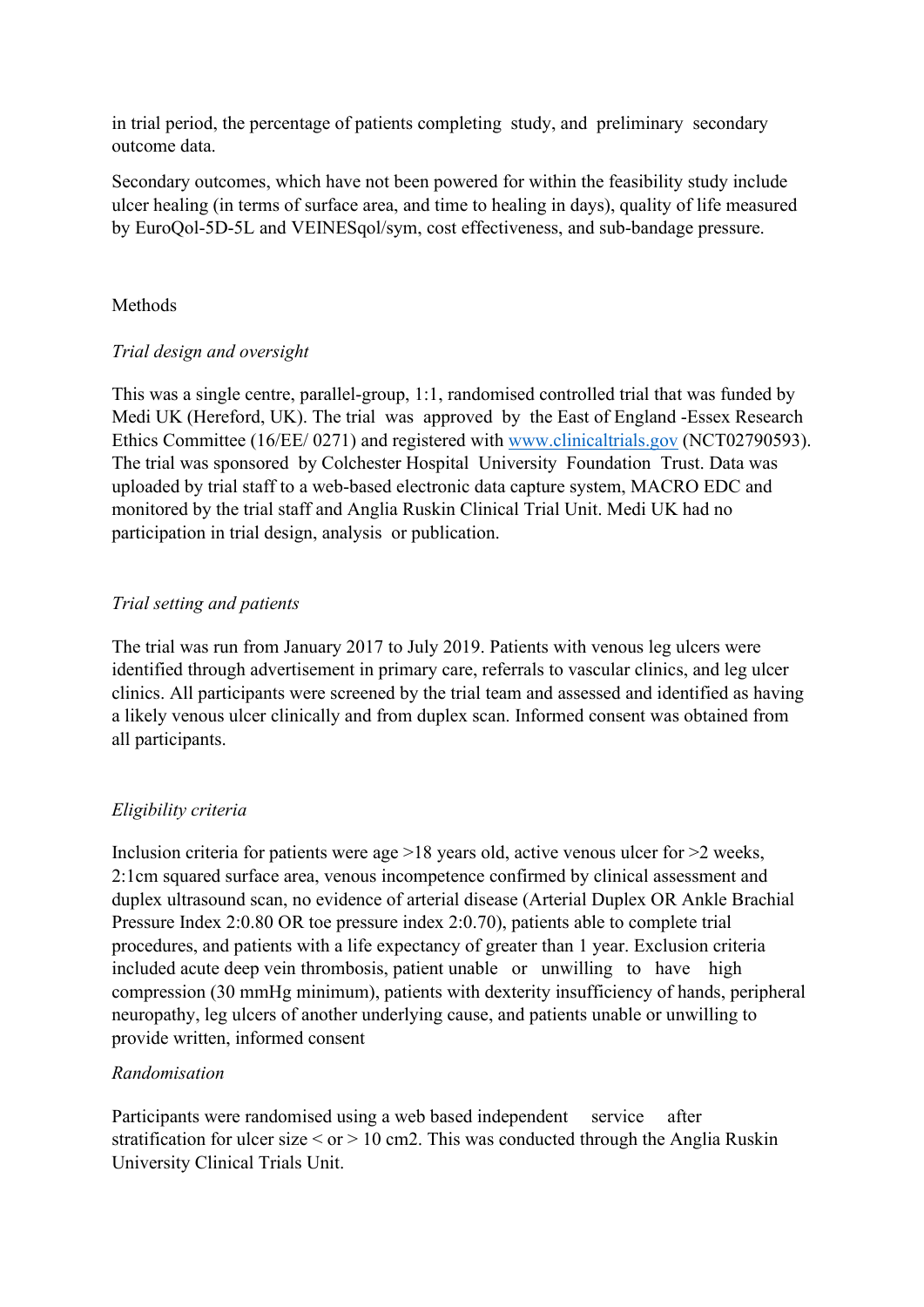Randomisation was 1:1 random block stratified by ulcer size using an online system, TENALEA.

## *Blinding*

Due to the nature of the trial being a visible bandage or wrap it was not possible to blind the participant. As this was a feasibility study the statistician was also not blinded.

## *Data collected*

Collected baseline data included age, gender, first four digits of participants postcode, ethnicity, medical comorbidities, medications, smoking status, previous ulceration, duration of ulcer, location of ulcer in relation to the ankle, previous compression therapy, and surface area of ulcer. Additional data collected throughout the duration of the trial is as outlined in the trial interventions and flow diagram (Figure 1).

## *Trial interventions*

The participant was reviewed in the leg ulcer clinic every week for the first four weeks when they underwent pressure monitoring using the PicoPressVR (Microlab Italia, Padua, Italy). The PicoPress was positioned 10 cm above the medial malleolus and left in place until the participants next visit. Dressings were changed and the ulcer measured with standard 1 cm squared grids, and the SilhoutteVR 3D wound imaging system (ARANZ Medical Ltd, Christchurch, New Zealand). The type of dressings applied and length of appointment were recorded.

Compression bandages included either Actico Short Stretch or K2. Bilateral participants were allocated a single treatment, rather than randomisation of individual limbs. Dressings underneath the bandage or wrap were applied at the discretion of the treating clinician and recorded for cost analysis purposes.

For the initial 4 weeks of the study the compression was applied by the trial research team, prior to this being undertaken in the community or by the patient. This was undertaken between 1 and 3 times per week depending on wound exudate. Patients were advised to apply 40 mmHg pressure when adjusting the JuxtaCuresTM device. The sub-bandage pressure monitor was not used to adjust either type of compression unless there was a patient safety issue, and this was only used for the initial 4 weeks of the study.

At baseline, 1 month, 3 months and 6 months participants were invited to complete health related quality of life questionnaires. The disease specific VEINESqol/ sym, and generic Euroqol-5D-5L surveys were used. The study period for the randomised-control trial was up to 26 weeks for each participant, or until they had healed.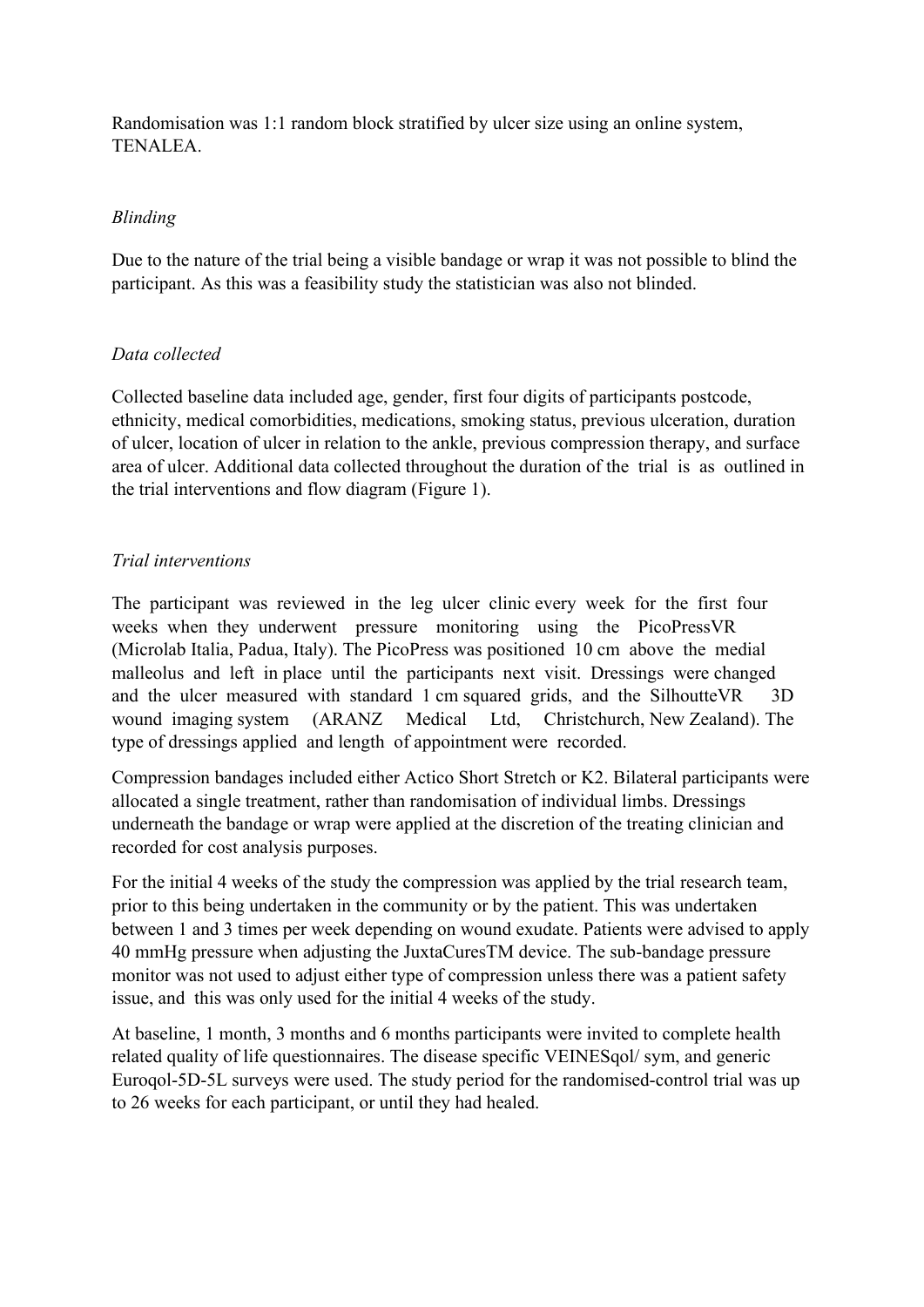## *Flow diagram*

See Figure 1.

# *Statistical analysis*

Statistical analysis was undertaken using the Stata sta- tistical package. The Shapiro-Wilk W test was used for normality. As this is a feasibility study no formal power calculation was undertaken. An initial aim for 50 participants was reduced to 40 due to poor initial recruitment and ongoing costs of the trial.

The primary outcomes were reported through use of the screening log with population data based on the reported population served by the hospital in the 2017 Care Quality Commission report of 370,000.

Secondary outcomes were performed using t-tests or Mann-Whitney U tests for comparing the differences between two independent groups, paired t-tests were used for comparing the differences between pre-post groups and the KM estimator was used to show the survival curves.

The disease specific quality of life questionnaire was analysed with three items (Q3, Q6 and Q7) coded reversely. Q2 provided descriptive information, which was not included in the summary score calculation. The standard method for scoring scales was used for the analysis because of the questionnaire items with different responses. Raw scores are transformed to Z score first and then are transformed to T score. The mean scores were used in the analysis.

# *Health economic analysis*

Cost analysis was assessed by comparing the accumulated expenditure on patients in each cohort for their venous ulcer management. Data was collected on: number, type and cost of dressings under compression; number, type and cost of compression treatment (JuxtaCuresTM or compression bandaging); and nursing costs, including duration of appointment.

Results

# *Descriptive analysis*

A total of 160 potential participants were screened and assessed for eligibility. Reasons for exclusion are shown in Figure 2. A total of 40 participants were randomised into the study, 20 in each arm.

Due to the number of participants it was not possible to analyse for differences in comorbidities. These are recorded in Table 1.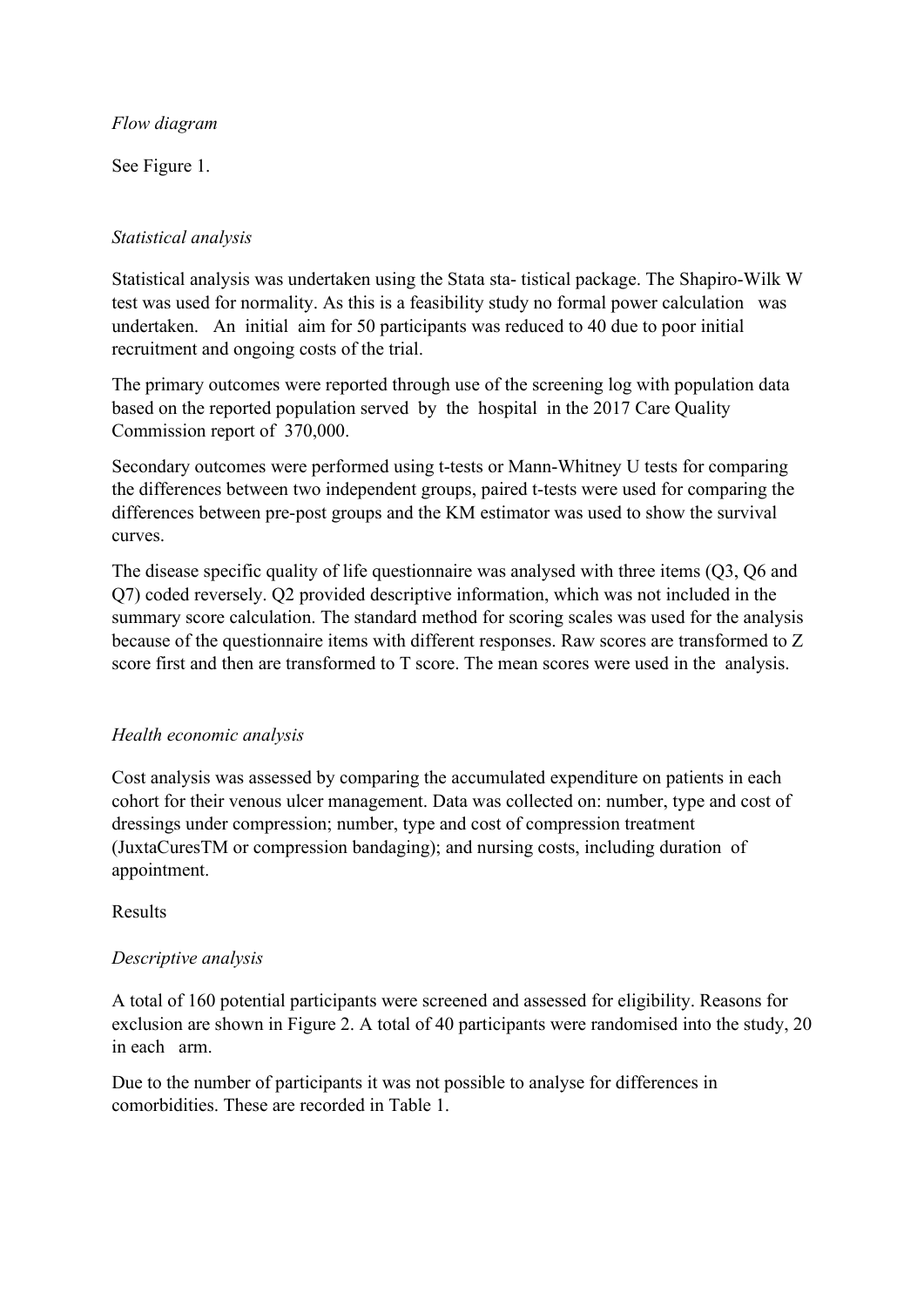### *Primary outcome measures*

*Eligibility*. A total number of 160 patients were screened for this study. Of these, 75 were deemed to be eligible, 81 not eligible, and in 4 patients the researchers were unable to determine eligibility. Reasons for exclusion are shown in the CONSORT diagram (Figure 2). The percentage of eligible patients that were included in the study was 47%. It was estimated that the number of eligible patients per 100,000 of the population was 22 (75/370,000).

Compliance data. Participants were asked to complete a daily diary for the duration they were wearing compression. Of the 4559 diary entries completed (33%) were recorded as removing the bandaging or device, 63% reported that they did not remove the bandaging or device and the remaining 4% were left blank. Of those who reported removal 78% were in the JuxtaCuresTM arm and 22% were in the bandaging arm. The most common reasons for removal of com- pression was for washing (72%) and pain (4%). In addition, 219 episodes were recorded in the JuxtaCuresTM arm and 8 in the bandaging arm where the dressing was not changed.

Complications. Appendix 1 lists the complications that participants reported in both arms. Overall there were more complications reported for the bandaging arm (1918) than in the JuxtaCuresTM arm (1726). The most commonly cited complication for both arms was 'Pain', followed by 'Discomfort'. The report of 'Unpleasant smell' was higher in the bandaging arm (231 v 72 reports).

Study completion. 90% of participants completed the study as per the study protocol, with 95% of the JuxtaCuresTM arm and 85% of the bandaging arm.

## *Secondary analysis*

Percentage healed, time to healing and surface area measurements. Of 40 patients in the study, 23 were healed (12 (60%) in the JuxtaCuresTM group and 11 (55%) in the Bandaging group) at study completion. A single participant had bilateral ulcers which healed at week 8 and week 14. The week 14 healing time was therefore used. The mean time to healing was 12.67 weeks (SD 6.11) in the JuxtaCuresTM group and 13.64 weeks (SD 6.98) in the Bandaging group. There was no significant difference in time to healing between the groups.

Ulcer sizes were initially larger in the JuxtaCuresTM arm in both the healed (9.33cm2 v 6.97cm2) and nonhealed participants (14.91cm2 v 14.20cm2). 7 participants in the JuxtaCuresTM group and 6 in the Bandaging group did not heal. The JuxtaCuresTM arm showed better reduction in ulcer size at the end of the trial (mean diameter at end of trial 5.00cm2 v 8.62cm2) which trended towards significance (P¼0.06) (Tables 2 and 3 and Figure 3).

*EQ5D-5L quality of life.* In the study, 40 patients (20 for each group) completed the questionnaire at baseline. The results showed that patients had better QoL at 3 months in the JuxtaCuresTM group compared with those in the Bandaging group (the mean difference in the mean scores of QoL-5D was -0.14 (95%CI: -0.28, 0.01),  $p \frac{1}{4}$  0.04). No differences were found at 1 month (-0.07 95%CI -0.21–0.06; P ¼ 0.27) and 6 months (-0.06 95%CI -0.21–0.08; P ¼ 0.49).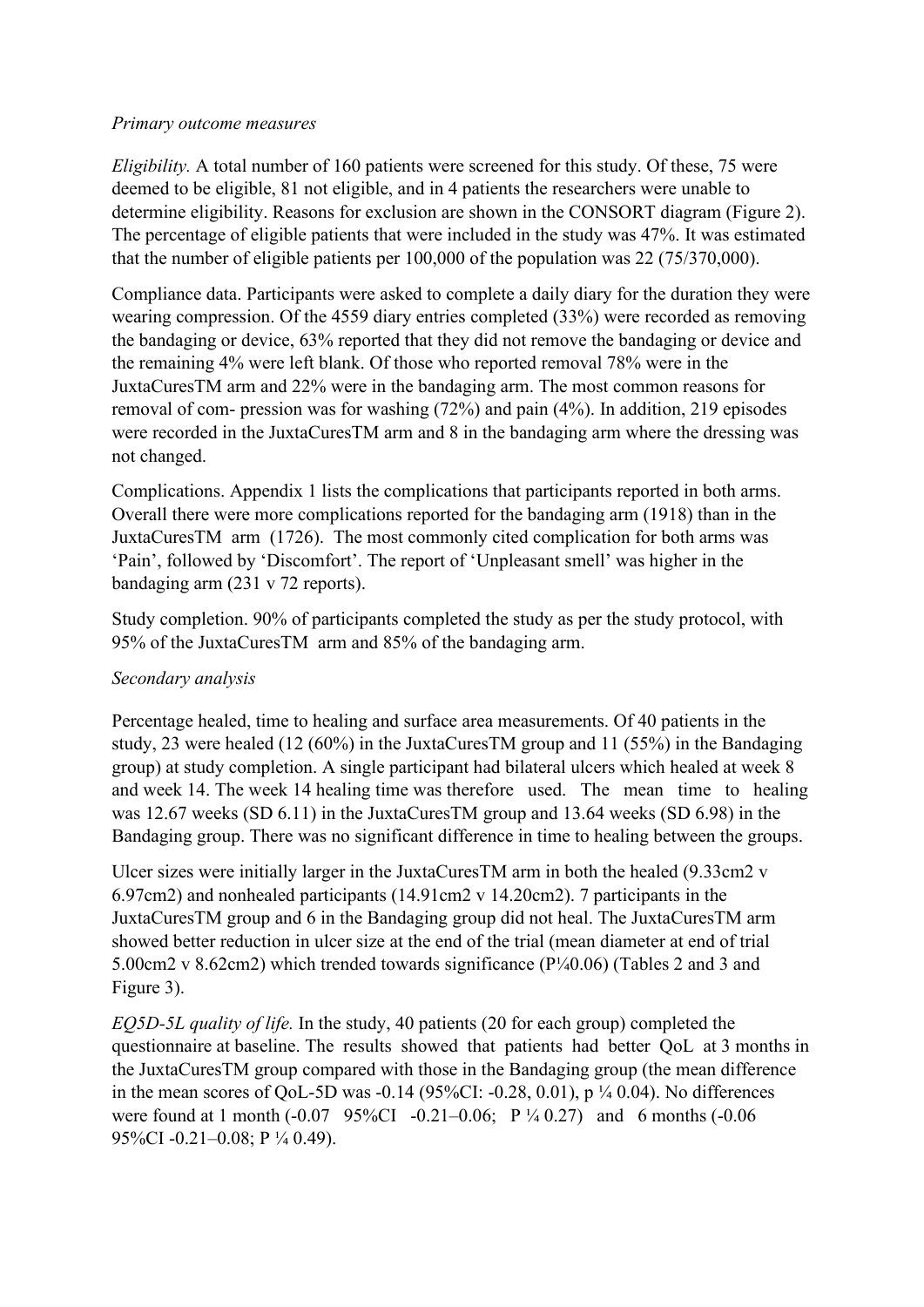*Disease specific questionnaire – VEINES.* There was no difference in the median scores of disease specific quality of life between the two treatments at 1 month, 3 months and 6 months (Table 4). The summary statistics of the scores between the two groups are shown in Appendix 2.

*Pressure.* The pressure underneath the compression was recorded at application and removal for the first 3 weeks. This resulted in 94 paired readings (43 in the JuxtaCuresTM arm and 51 in the Bandaging arm) as several participants removed their compression prior to attending the appointment. There was a significant drop in pressure from Bandage application to removal (41 mmHg v 25 mmHg;  $P < 0.001$ ), which was not the case in the JuxtaCuresTM group (39 mmHg v 36 mmHg;  $P \frac{1}{4} 0.26$ ). There was also a significant difference in pressure drop between the JuxtaCuresTM and Bandaging groups ( $P \le 0.001$ ) (Figure 4).

*Cost analysis.* The cost of each arm was calculated from data gathered on appointment length, dressings and intervention. An average for each arm was calculated. For those participants who healed or completed the study as per protocol, the cost of the JuxtaCuresTM was £842.47, and the costs of the bandaging arm was £1064.48 for the duration of the study. This shows a saving of £222.01 per participant for the JuxtaCuresTM arm. For participants that healed there was a cost saving of £183.33 per patient in the JuxtaCuresTM arm, with the trial arms crossing at 8 weeks. For those that did not heal the cost saving in the JuxtaCuresTM arm was £312.93 per patient with the trial arms crossing at 6 weeks of treatment. Figure 5 shows cost over time for both those that did and those that did not heal.

*Nursing time.* The mean duration of appointment for patients in the JuxtaCuresTM arm was 41.7 minutes (SD 13.1 minutes) versus 53.9 minutes (SD 6.6 minutes) which was significantly different ( $P = 0.003$ ).

Sample size calculation. The data was used to determine the group sample sizes required to adequately power the study for time to ulcer healing. Sample sizes of 319 in each arm would be needed to achieve 80% power to detect the difference of 1.47 weeks with a significance level (alpha) of 0.05 using a two-sided two-sample t-test. Assuming mean (SD)¼12.17 (6.24) for JuxtaCuresTM and 13.64 (6.97) for bandaging. Adverse events. Adverse events were recorded as per the study protocol. No Serious Adverse Events occurred in the duration of this study.

Adverse events. Adverse events were recorded as per the study protocol. No Serious Adverse Events occurred in the duration of this study.

#### Discussion

This feasibility study has identified that randomising patients to standard compression therapy or a Velcro wrap device is acceptable, with recruitment and retention similar to or higher than in other venous trials.6,11 In addition, sample size calculations have identified that 319 participants in each cohort would be required to sufficiently power a study into healing times, necessitating a multicentre trial.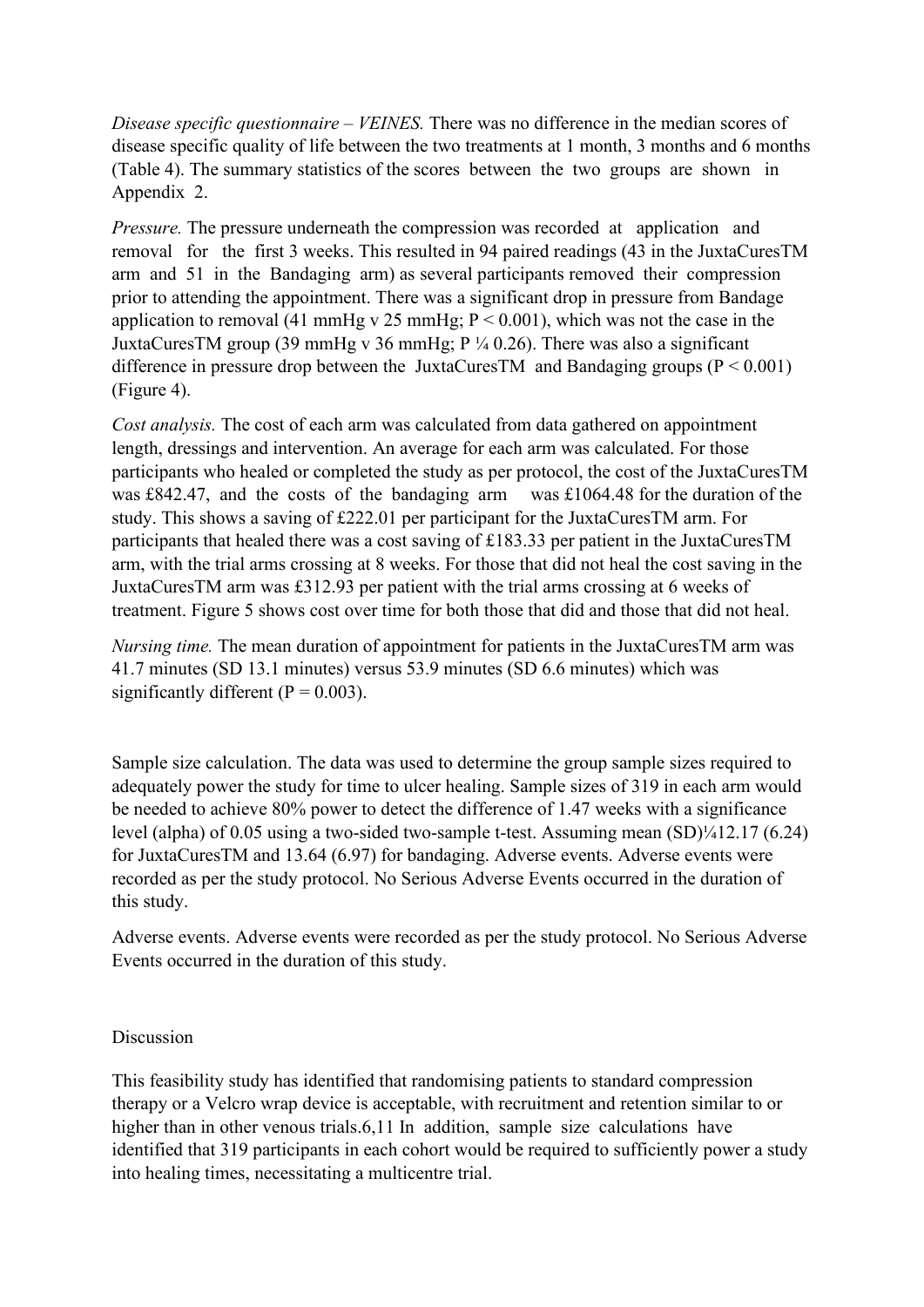The percentage of patients within the study which healed within 6months was similar to previous venous trials.11,12 Despite the mean ulcer area in the JuxtaCuresTM arm being higher, there was a faster healing time, and greater reduction in ulcer area in both the healed and non-healed participants, although the study was not powered to reach significance. This could be due to the more consistent pressure that was applied by the JuxtaCuresTM device compared to bandaging, which is likely secondary to patient readjustment of the device when they feel it getting loose, or patients removing and replacing the device at the appropriate pressure.

It is well documented that compression bandaging loses pressure over time, with one study identifying a loss of interface pressure of at least 23.8% but up to 47.5% with 7 days of usage of a variety of bandages.

Pressure underneath Velcro devices has previously been studied by Kline et al.14 who identified that more accurate pressure was applied when using a built in pressure system which the JuxtaCuresTM includes. It is unknown whether this is due to repeated manipulation by the patient, or due to the material used, however the ability of the patient to manipulate the JuxtaCuresTM is likely to be a major reason for this. Further investigation using Velro wrap devices without a built-in pressure system are needed as the majority of devices on the market do not contain this function. A significant proportion of participants removed their compression during this study (although the duration of this was not documented), with 78% of those that removed the device in the JuxtaCuresTM arm, 96% when the dressing was not changed. This not only enabled patients to maintain hygiene and selfcare but does not appear to have adversely affected ulcer healing.

Quality of life surveys were undertaken within this feasibility study identifying a significantly improved quality of life at 3 months in the JuxtaCuresTM group according to EQ5D, however there was no significant difference at 1 or 6 months, and no difference in the disease specific scores. Looking at the EQ5D graphs (Appendix 1) it can be seen that patients in the JuxtaCuresTM arm were more self-caring, were more comfortable and had less anxiety and depression. One potential explanation for these results could be that at the 1 month timepoint both arms of the trial were being seen weekly and still getting used to their compression, whereas at the 3 month timepoint clinic visits were less frequent, and participants were accustomed to their treatment. The number of respondents was reduced in the 6 month quality of life surveys and the majority of patients at this point had healed. Quality of life, or patient satisfaction has previously been reported in Velcro wrap devices, but without the use of validated tools. Blecken et al.<sup>15</sup> found higher satisfaction rates in the JuxtaCureTM arm, with additional studies highlighting advantages for self-care, wearing your own shoes, patient compliance, empowerment, and reduced pain.<sup>16–21</sup> It is therefore prudent that quality of life is assessed further in both of these compression systems to further validate and investigate these findings with a greater sample size.

It is a common belief that clinicians are reluctant to use Velcro wrap devices due to the high upfront cost, despite previous reports that Velcro wrap devices have a reduced overall cost due to the reduction in clinic appointments and reduced nursing time required during these appointments.22 Although this was in a trial setting, the cost saving in the JuxtaCuresTM arm in this study was £222.01, with a break even point between the arms of the study between weeks 6 and 8 This certainly warrants further in-depth investigation as this could provide a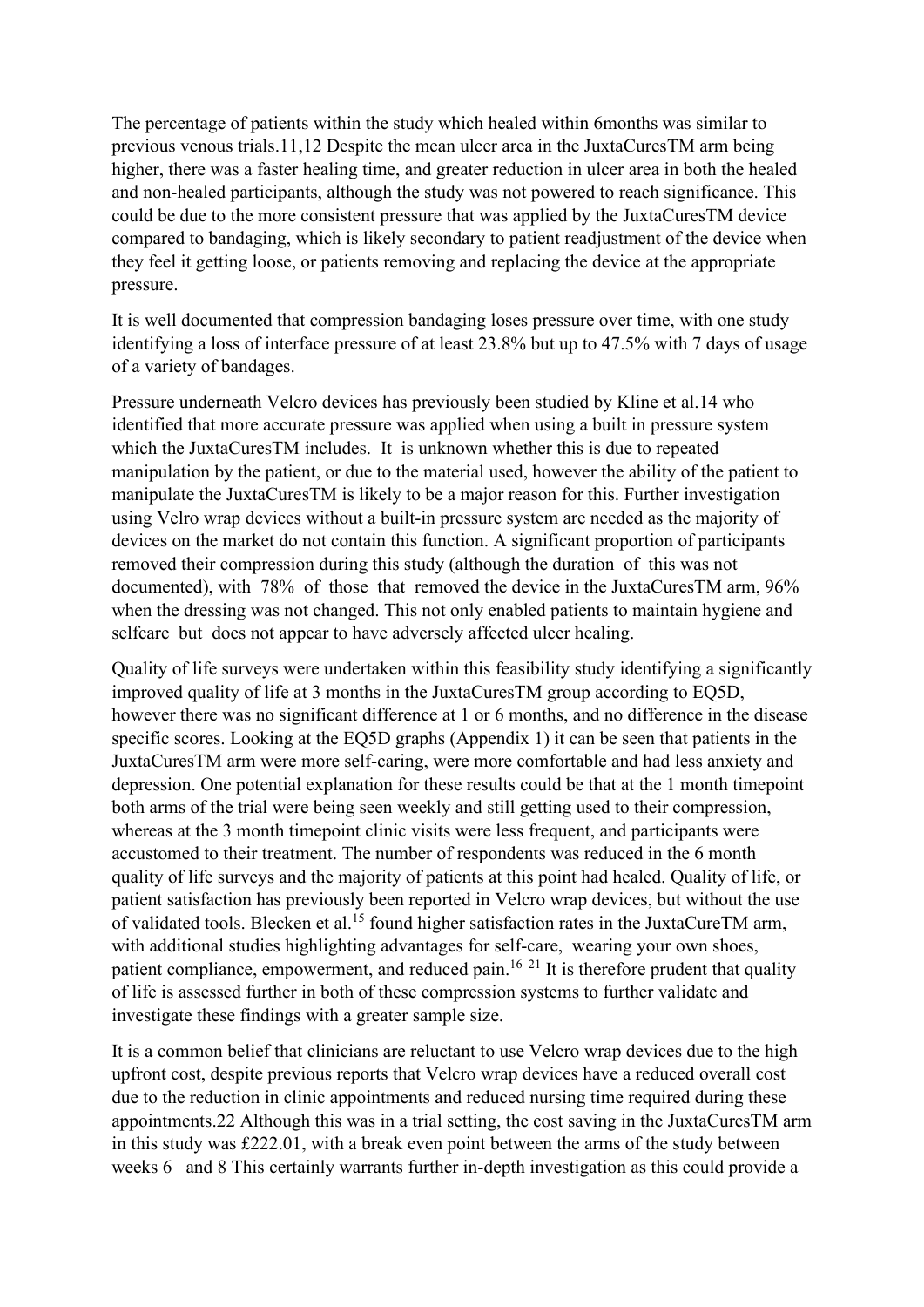large cost saving. It also highlights the importance of identifying patients requiring an extending period of compression and those likely to rapidly heal to ensure that the most costeffective treatment method is used. It is also important to consider the total number and length of appointments due to the burden of venous disease on the health service. Although this trial has identified a reduction in duration of appointment by 12.2 minutes, this does not take into account that typically fewer visits will also be required by patients in the JuxtaCuresTM device due to the ability to selfcare. In addition, both appointments would likely be of shorter duration due to the time spent on trial specific documentation rather than direct clinical care, therefore the proportion reduction in appointment is likely to be greater still. Given the significant cost of nursing time this is an important aspect to reduce cost in this cohort of patients.

This study is limited primarily by patient numbers in view that it is a single centre feasibility study. This has been sufficient to examine the primary outcomes, however the number of participants means that secondary outcomes should be interpreted with caution. In addition, the initial aim of recruiting 50 participants was reduced to 40 due to poor initial recruitment. This highlighted the importance of running a venous trial through dedicated leg ulcer clinics as well as secondary care particularly for a dressings only trial. The authors also accept that a proportion of patients will now also undergo venous intervention following the results of the EVRA trial,6 which could confound these results, however a significant proportion of patients still use compression therapy as their primary treatment, and all will require compression even if venous surgery is undertaken, therefore optimising compression therapy must remain a priority.

The results from this study show the potential for Velcro Wrap Devices to significantly alter the management of patients with venous ulceration. Further data is required to establish these results, however with equivocal healing rates, a potential for reduction in healing times, savings in cost, a reduction in clinic appointments, shorter clinic appointments, and potentially improved quality of life, Velcro Wrap Devices may enable improved care for patients with venous ulceration. This study has now been further developed and will progress into a multi-centre randomised controlled trial for which funding has been approved.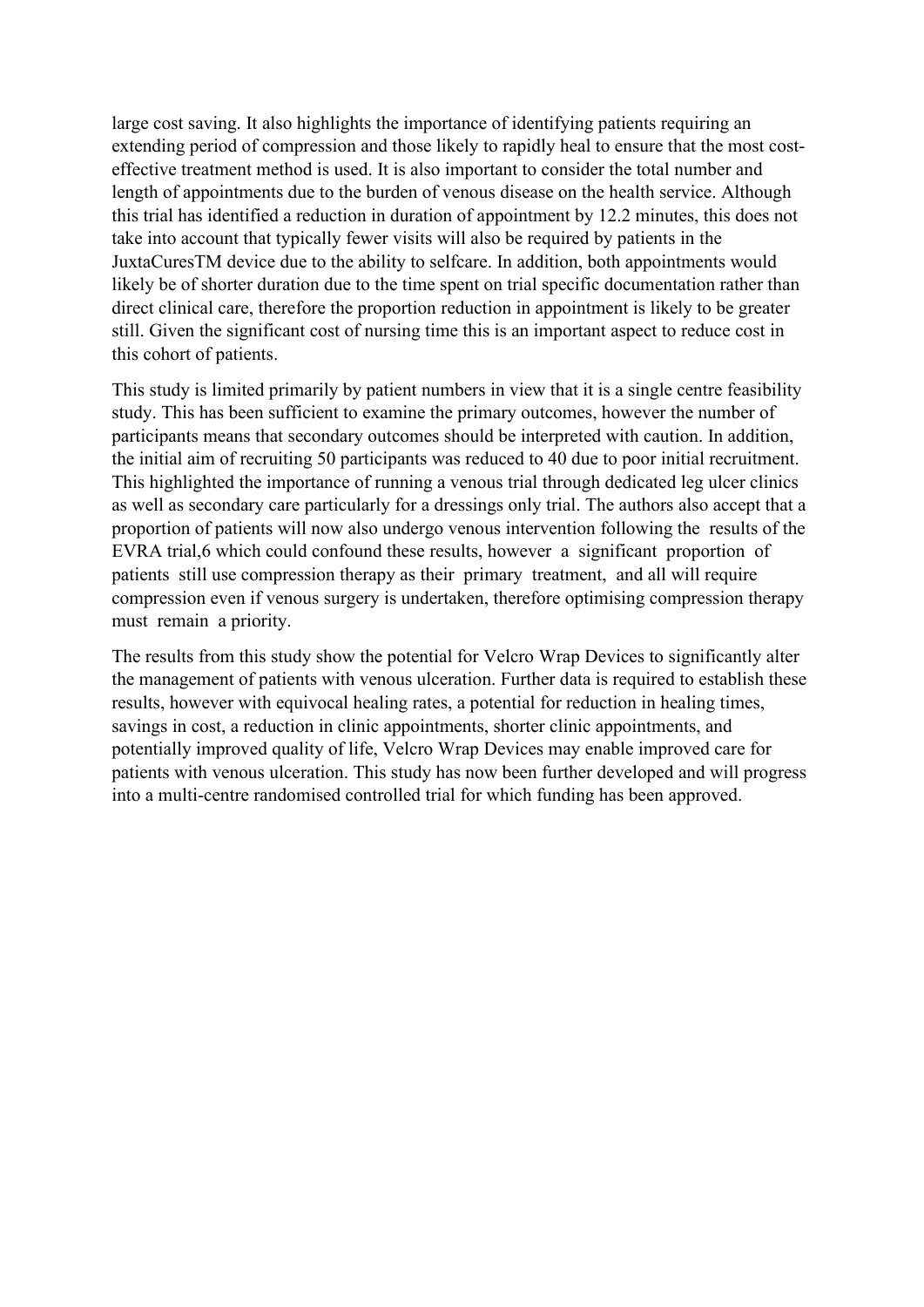### References

- 1. Lal BK. Venous ulcers of the lower extremity: definition, epidemiology, and economic and social burdens. *Semin Vasc Surg* 2015; 28: 3–5.
- 2. Scottish Intercollegiate Guidelines Network (SIGN). SIGN guidelines 120: Management of chronic venous leg ulcers, A National clinical guideline, [https://www.](https://www.sign.ac.uk/media/1058/sign120.pdf) [sign.ac.uk/media/1058/sign120.pdf](https://www.sign.ac.uk/media/1058/sign120.pdf) (2010, accessed January 2021).
- 3. Wong IK, Andriessen A, Charles HE, et al. Randomized controlled trial comparing treatment outcome of two compression bandaging systems and standard care with- out compression in patients with venous leg ulcers. *J Eur Acad Dermatol Venereol* 2012; 26: 102–110.
- 4. O'Meara S, Cullum NA and Nelson EA. Compression for venous leg ulcers. *Cochrane Database Syst Rev* 2009; 21: CD000265
- 5. Barwell JR, Davies CE, Deacon J, et al. Comparison of surgery and compression with compression alone in chronic venous ulceration (ESCHAR study): randomised controlled trial. *Lancet* 2004; 363: 1854–1859.
- 6. Gohel MS, Heatley F, Liu X, EVRA Trial Investigators, et al. A randomized trial of early endovenous ablation in venous ulceration. *N Engl J Med* 2018; 378: 2105–2114.
- 7. Miller C, Kapp S, Newall N, et al. Predicting concor- dance with multi-layer compression bandaging. *J Wound Care* 2011; 20: 101–102.
- 8. Moffatt C. Variability of pressure provided by sustained compression. *Int Wound J* 2008; 5: 259–265.
- 9. Mosti G, Cavezzi A, Partsch H, et al. Adjustable velcro compression devices are more effective than inelastic ban- dages in reducing venous edema in the initial treatment phase: a randomized controlled trial. *Eur J Vasc Endovasc Surg* 2015; 50: 368–374.
- 10. Mosti G, Mancini S, Bruni S, et al.; MIRACLE Trial investigators. Adjustable compression wrap devices are cheaper and more effective than inelastic bandages for venous leg ulcer healing. A multicentric Italian random- ized clinical experience. *Phlebology* 2020; 35: 124–133.
- 11. Ashby RL, Gabe R, Ali S, et al. VenUS IV (venous leg ulcer study IV) compression hosiery compared with compression bandaging in the treatment of venous leg ulcers: a randomised controlled trial, mixed-treatment comparison and decision-analytic model. *Health Technol Assess* 2014; 18: 1–293.
- 12. Iglesias C, Nelson EA, Cullum NA, et al. VenUS I: a randomised controlled trial of two types of ulcer bandage for treating venous ulcers. *Health Technol Assess* 2004; 8: 1–105.
- 13. Protz K, Heyer K, Verheyen-Cronau I, et al. Loss of interface pressure in various compression bandage sys- tems over 7 days. *Dermatology* 2014; 229: 343–352.
- 14. Kline CN, Macias BR, Kraus E, et al. Inelastic compres- sion legging produces gradient compression and signifi- cantly higher skin surface pressures compared with an elastic compression stocking. *Vascular* 2008; 16: 25–30.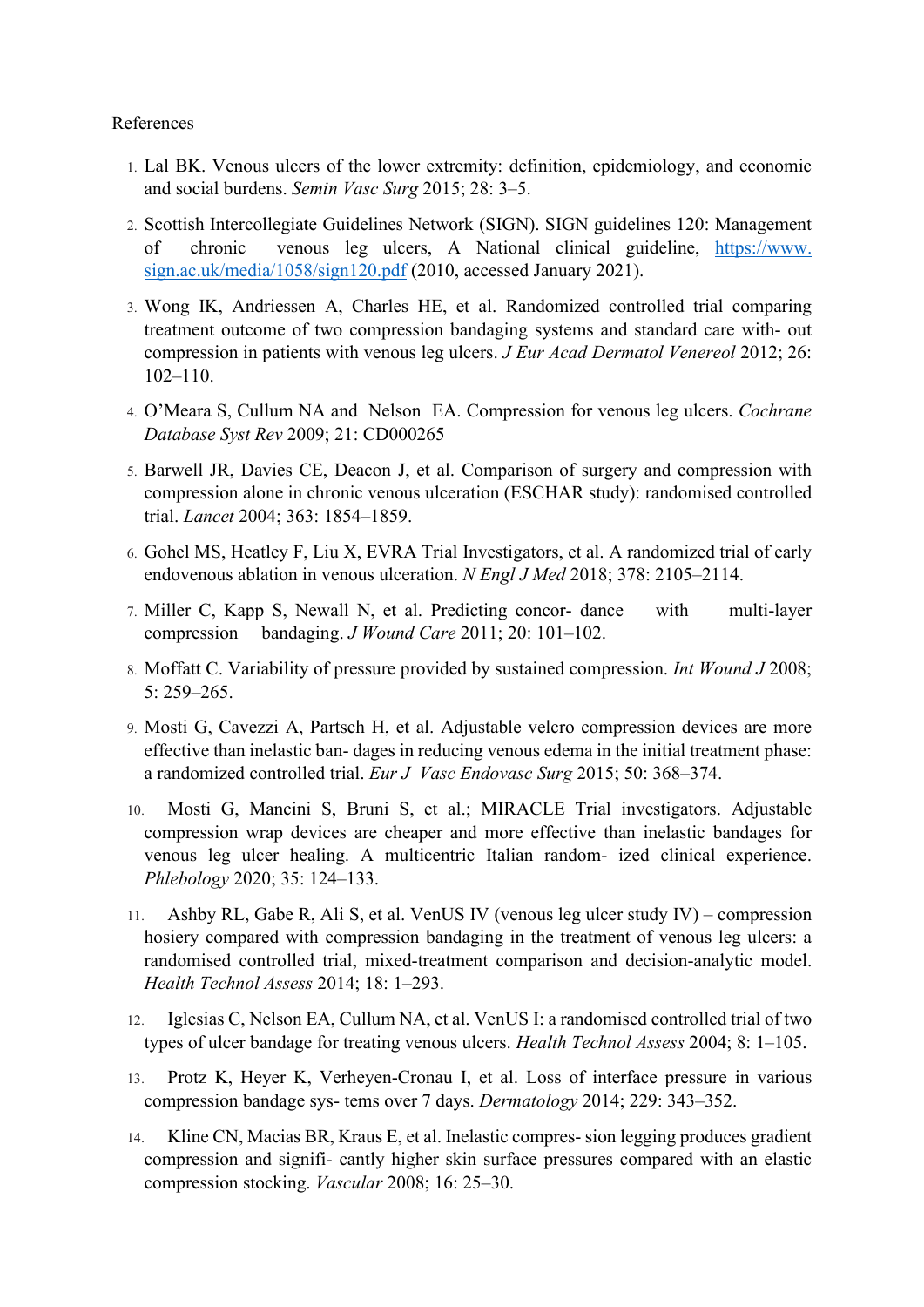- 15. Blecken SR, Villavicencio JL and Kao TC. Comparison of elastic versus non-elastic compression in bilateral venous ulcers: a randomized trial. *J Vasc Surg* 2005; 42: 1150– 1155.
- 16. Lawrence G. Juxta CURESTM: an innovative method of providing compression for leg ulcer management. *Wounds UK* 2014; 10: 64–70.
- 17. Nugent L. Juxta CURESTM: compression for healing venous leg ulcers. Br J Community Nurs 2013; 18: S40–S45.
- 18. Dowsett C and Elson D. Meeting the challenges of deliv-ering leg ulcer services. Wounds UK 2013; 9: 90–95.
- 19. Williams S. Notes on a six-month evaluation of juxtacuresTM by one community nursing team. J Community Nurs 2017; 31: 38–42.
- 20. Freeman N and Norris R. Using an adjustable compres- sion system to treat community leg ulcers. J Community Nurs 2016; 30: 47–52.
- 21. Todhunter J. Empowering patients to self-care with a velcro wrap pressure device. J Community Nurs 2017; 31: 28–30.
- 22. Stather PW, Petty C and Howard AQ. Review of adjust- able velcro wrap devices for venous ulceration. Int Wound J 2019; 16: 903–908.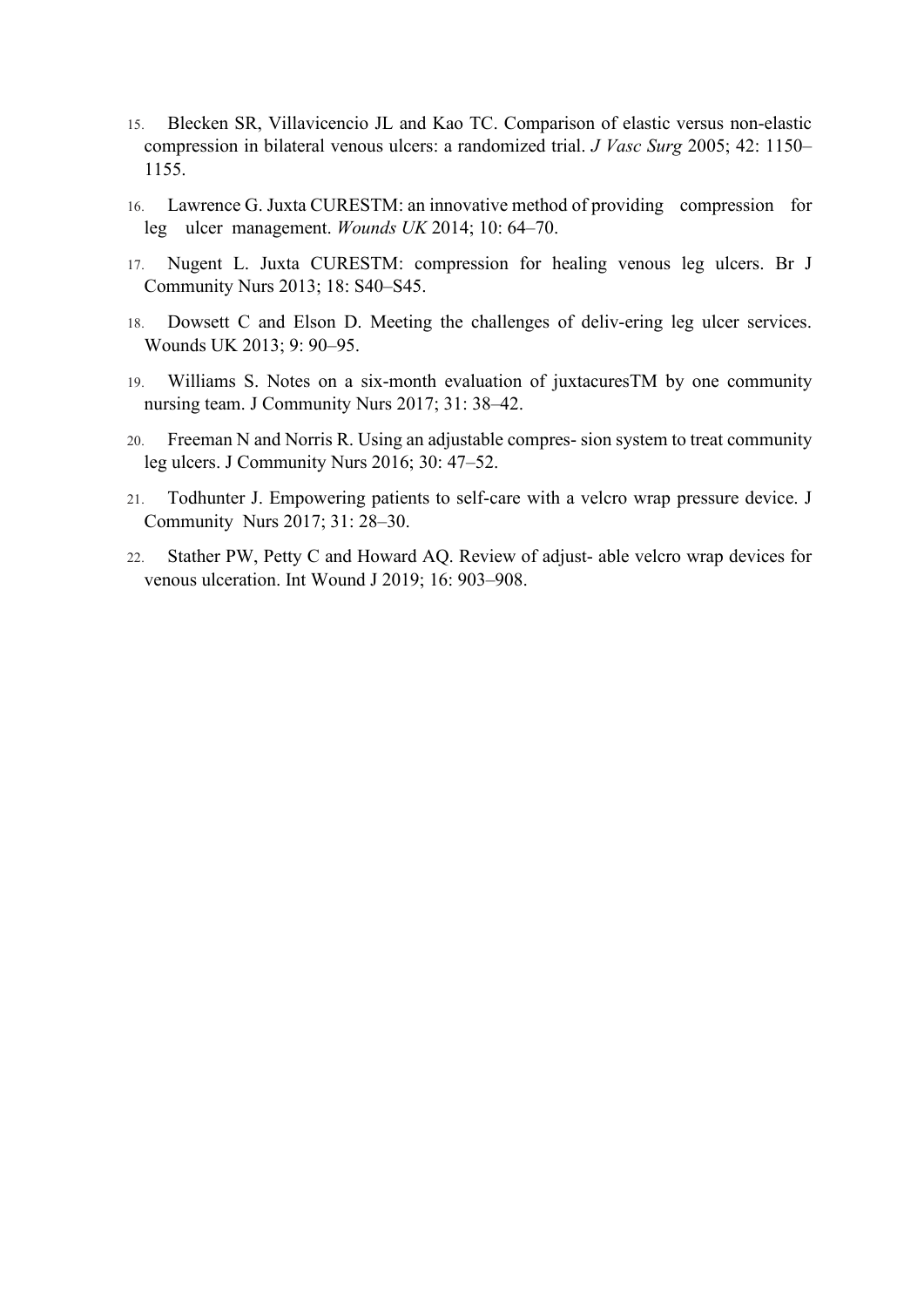# Tables and Figures



Figure 1. Flow diagram outlining the patient pathway.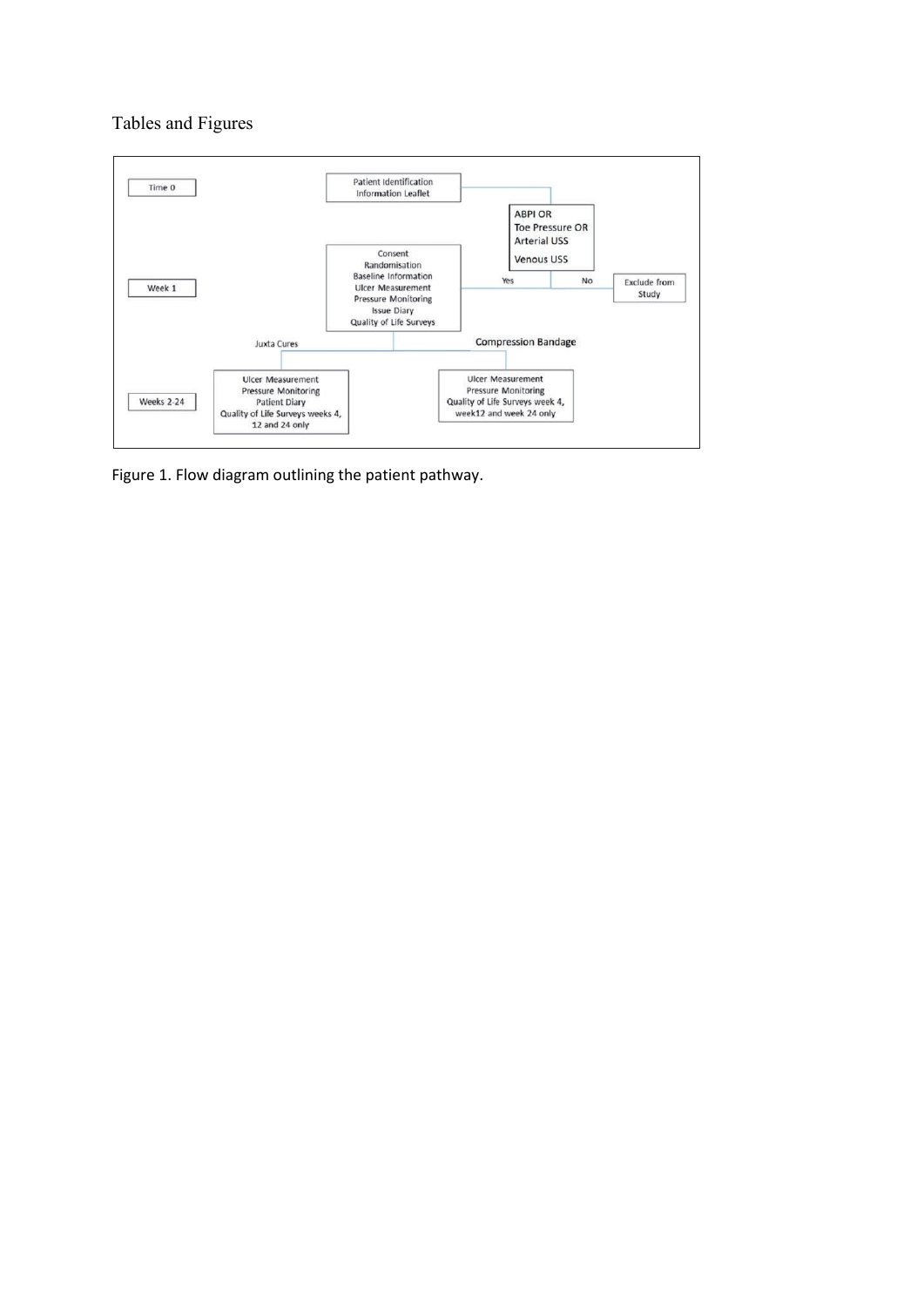

Figure 2. Consort diagram.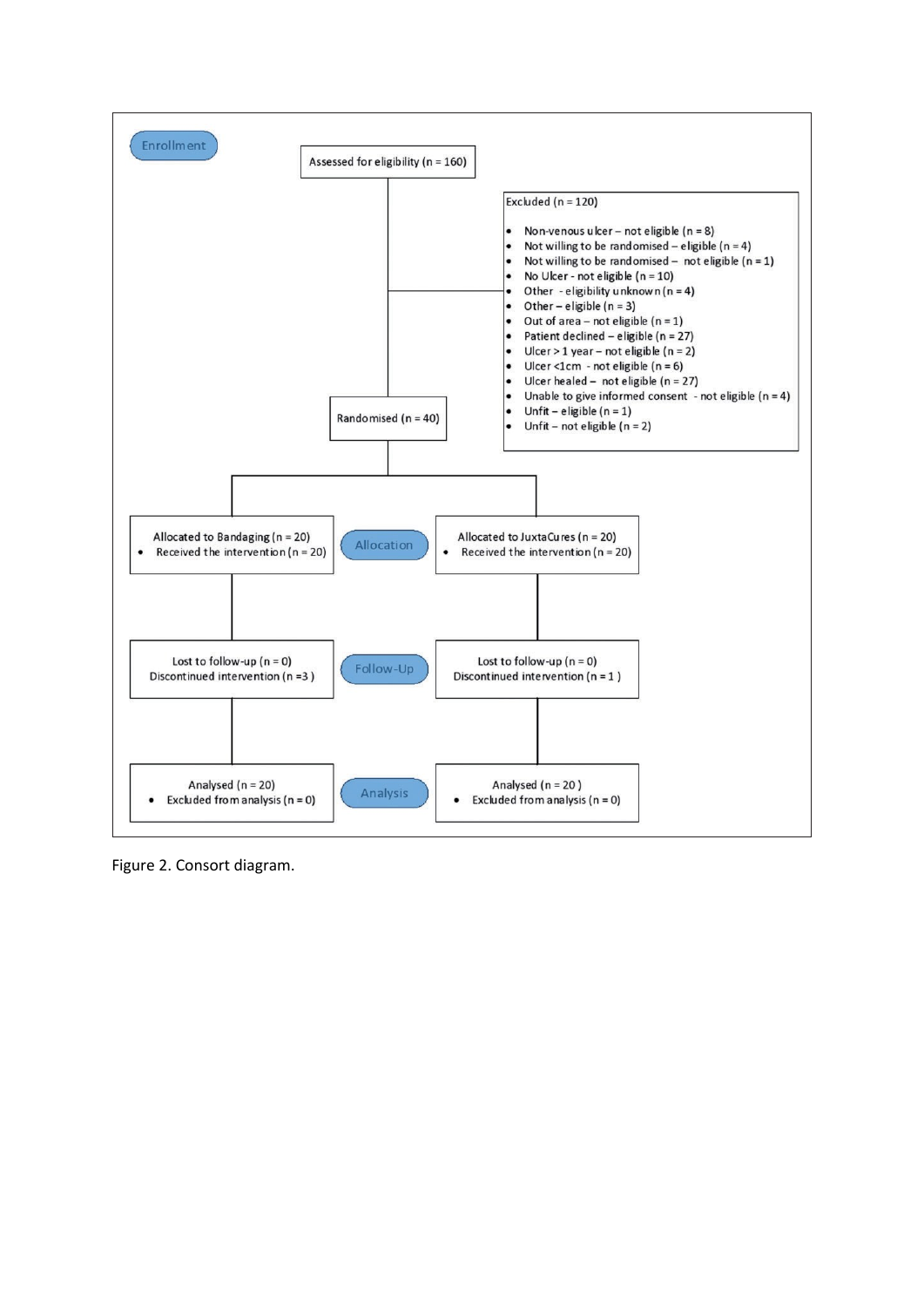

Figure 3. Kaplan Meier per protocol analysis reporting time to healing for all participants.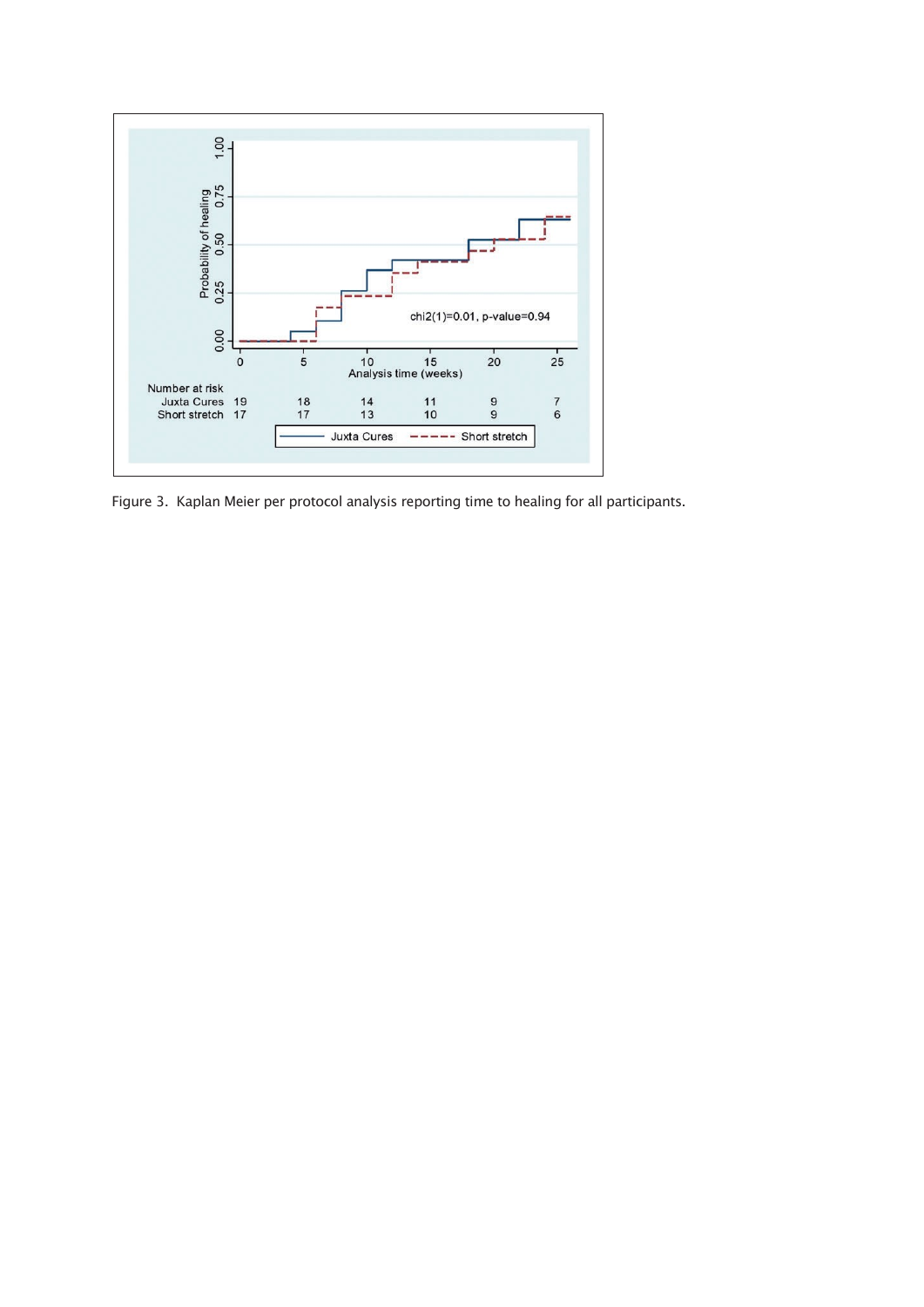Table 1. Baseline data (mean (SD), or n (%)) below.

|                 | Juxta-Cures <sup>TM</sup> (n $\frac{1}{4}$ 20) Bandaging (n $\frac{1}{4}$ 20) |          |  |
|-----------------|-------------------------------------------------------------------------------|----------|--|
|                 |                                                                               |          |  |
| Age (yrs)       | 70 (11)                                                                       | 75 (9)   |  |
| Male – $n(\%)$  | 7 (35%)                                                                       | 11(55%)  |  |
| Smoker – $n\$ ) |                                                                               |          |  |
| Current smoker  | 4 (20%)                                                                       | 2(10%)   |  |
| Ex-smoker       | 4 (20%)                                                                       | 8 (40%)  |  |
| <b>COPD</b>     | 0                                                                             | 2(10%)   |  |
| Cardiac History | 0                                                                             | 1(5%)    |  |
| Stroke          | 1(5%)                                                                         | 2(10%)   |  |
| Hypertension    | 6(30%)                                                                        | 10 (50%) |  |
| Diabetes        | 2 (10%)                                                                       | 2 (10%)  |  |

Table 2. Ulcer surface area  $\rm (cm^2)$  in participants that healed over time.

| Arm                      | <b>Stats</b> | <b>Baseline</b> | l month | 3 months | 6 months |
|--------------------------|--------------|-----------------|---------|----------|----------|
| Bandaging                | N            |                 | ١I      | 6        | 0        |
|                          | Mean         | 6.97            | 3.38    | 2.35     |          |
|                          | Sd           | 10.28           | 3.37    | 1.73     |          |
|                          | Min          | L.I             | 0.01    | 0.1      |          |
|                          | Max          | 36.8            | 10.4    | 4.5      |          |
| Juxta-Cures <sup>™</sup> | N            | 12              | Н       |          | 0        |
|                          | Mean         | 9.33            | 9.07    |          |          |
|                          | Sd           | 13.02           | 14.20   | 1.21     |          |
|                          | Min          | 0.9             | 0.6     | 0.1      |          |
|                          | Max          | 44.6            | 44.3    | 2.6      |          |